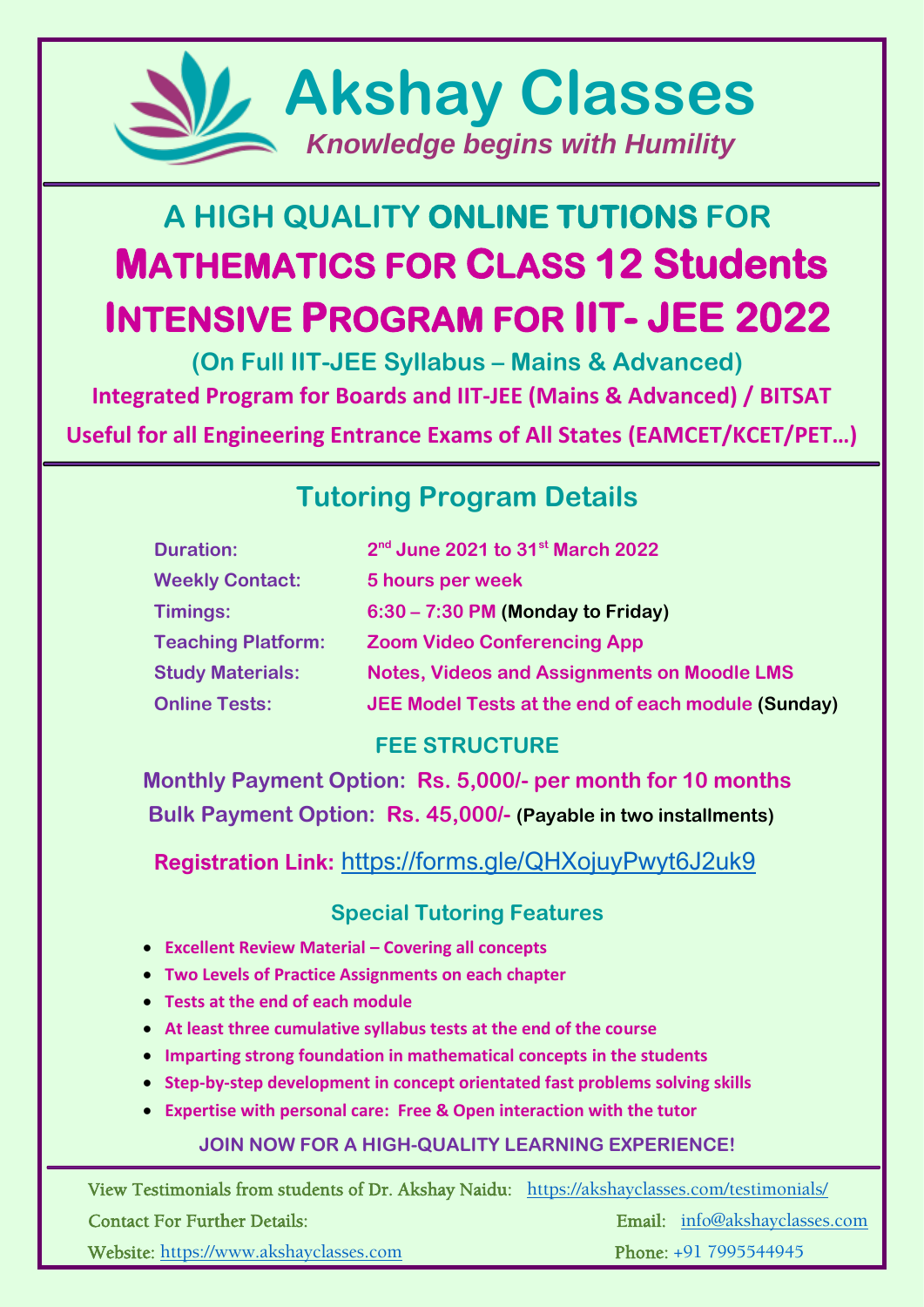

### **About the Tutor**

#### **Tutor Profile**

*Dr. Akshay Naidu is a richly experienced and dynamic teacher of Mathematics with 12 years of experience of teaching for IIT-JEE (Advanced) and GATE.* 

*As a Civil Engineering Professor by Profession, he is also an expert teacher of Solid Mechanics, Structural Analysis, Structural Dynamics and Structural Retrofitting.* 

*He specially cherishes his love and passion for teaching Mathematics. He teaches Mathematics from engineering point of view, making it very relevant and attractive to the students.*

*Students find his teaching style very interesting and clear. In particular, the graphical visualization and approach to problem solving makes it very easy for students to grasp the concepts and comprehend the depth of Mathematics.*



#### **Educational Background**

- B.Tech. in Civil Engineering, Indian Institute of Technology (IIT), Delhi, India
- M.E. in Civil Engineering, National University of Singapore (NUS), Singapore
- Ph.D. in Structural Engineering, Nanyang Technological University (NTU), Singapore

#### **Educational & Professional Achievements**

- State Topper in Mathematics in Class X State Board Examinations 1991
- All India Rank (AIR): 1567 in IIT-JEE (1993)
- Research Scholarship from NUS, Singapore for M.E. program
- Research Scholarship from NTU, Singapore for Ph.D. program
- 27 Research Publications in International Journals and Conferences.

#### **Teaching Experience**

- 12 Years of Teaching Engineering Courses in Engineering Colleges in Hyderabad
- 12 Years of Teaching Mathematics for IIT-JEE and GATE in reputed institutes in Hyderabad.

*"My Teaching Methodology: Imparting strong fundamental concepts and well-drafted systematic practice from simple to tough problems makes the students gain confidence and skills in problem solving. I do not believe in shortcuts based on tricks. I believe in swift solving based on conceptual knowledge and application."* 

#### *- Dr. Akshay Naidu*

View Testimonials from students of Dr. Akshay Naidu: <https://akshayclasses.com/testimonials/> Contact For Further Details: Email: [info@akshayclasses.com](mailto:info@akshayclasses.com) Website: [https://www.akshayclasses.com](https://www.akshayclasses.com/) Phone: +91 7995544945